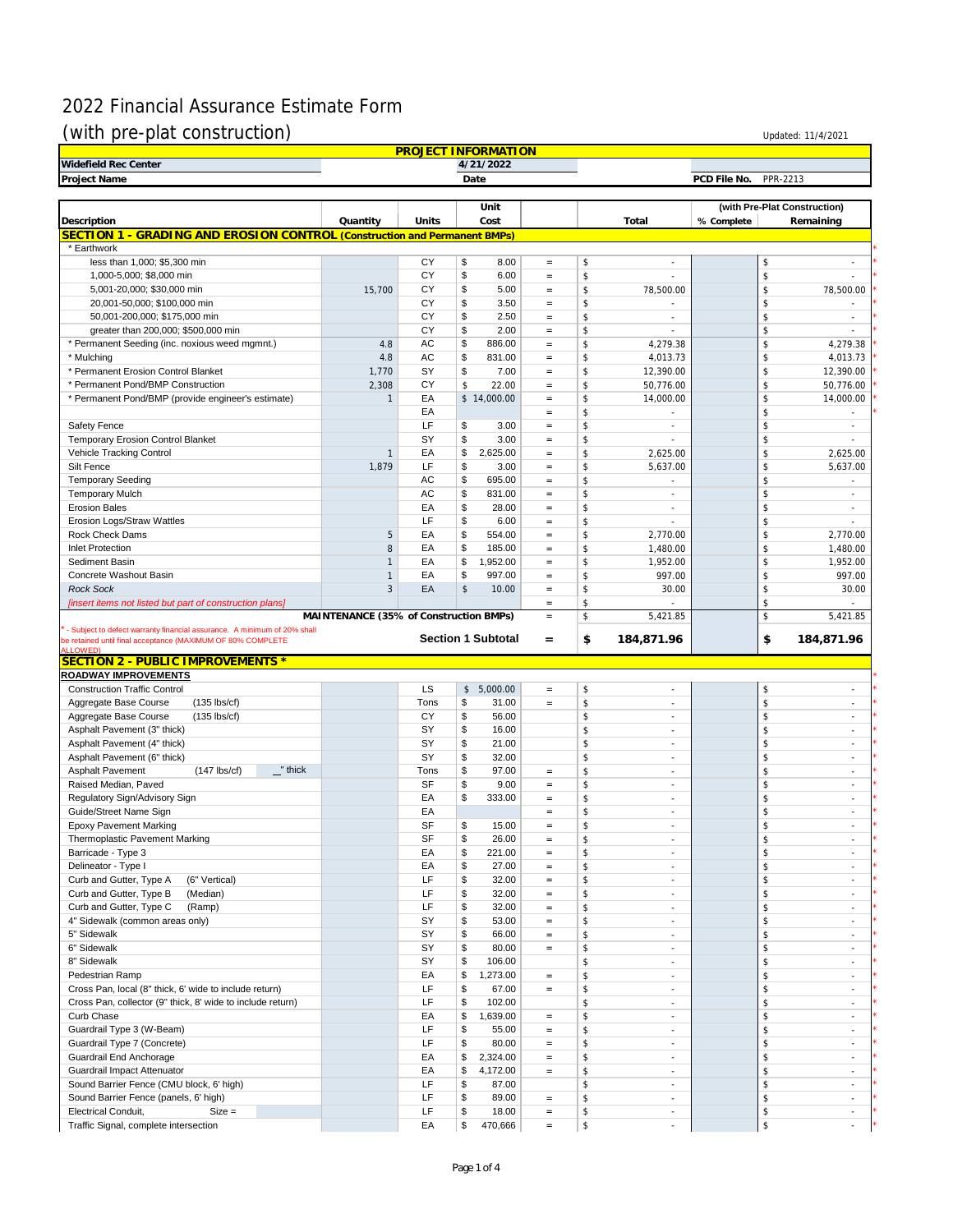| <b>PROJECT INFORMATION</b>                                                                                                             |          |       |                           |                                   |                                |                              |                                |  |  |  |
|----------------------------------------------------------------------------------------------------------------------------------------|----------|-------|---------------------------|-----------------------------------|--------------------------------|------------------------------|--------------------------------|--|--|--|
| Widefield Rec Center<br>4/21/2022                                                                                                      |          |       |                           |                                   |                                |                              |                                |  |  |  |
| Project Name                                                                                                                           |          |       | Date                      |                                   |                                | PCD File No.                 | PPR-2213                       |  |  |  |
|                                                                                                                                        |          |       |                           |                                   |                                |                              |                                |  |  |  |
|                                                                                                                                        |          |       | Unit                      |                                   |                                | (with Pre-Plat Construction) |                                |  |  |  |
| Description                                                                                                                            | Quantity | Units | Cost                      |                                   | Total                          | % Complete                   | Remaining                      |  |  |  |
|                                                                                                                                        |          |       |                           | $\quad = \quad$                   | \$<br>ä,                       |                              | \$                             |  |  |  |
| [insert items not listed but part of construction plans]                                                                               |          |       |                           | $\quad \  \  =$                   | \$<br>÷.                       |                              | \$<br>$\mathcal{L}$            |  |  |  |
| <b>STORM DRAIN IMPROVEMENTS</b>                                                                                                        |          |       |                           |                                   |                                |                              |                                |  |  |  |
| Concrete Box Culvert (M Standard), Size ( W x H )                                                                                      |          | LF    |                           | $\quad =$                         | \$<br>ä,                       |                              | \$<br>$\overline{\phantom{a}}$ |  |  |  |
| 18" Reinforced Concrete Pipe                                                                                                           |          | LF    | \$<br>70.00               | $\hspace{1.6cm} = \hspace{1.6cm}$ | \$<br>٠                        |                              | \$<br>$\sim$                   |  |  |  |
| 24" Reinforced Concrete Pipe                                                                                                           |          | LF    | \$<br>83.00               | $\quad \  \  =$                   | \$<br>٠                        |                              | \$<br>$\sim$                   |  |  |  |
| 30" Reinforced Concrete Pipe                                                                                                           |          | LF    | \$<br>104.00              | $\quad \  \  =$                   | \$<br>٠                        |                              | \$<br>$\sim$                   |  |  |  |
| 36" Reinforced Concrete Pipe                                                                                                           |          | LF    | \$<br>128.00              | $=$                               | \$<br>ä,                       |                              | \$<br>×.                       |  |  |  |
| 42" Reinforced Concrete Pipe                                                                                                           |          | LF    | \$<br>171.00              | $\qquad \qquad =$                 | \$<br>ä,                       |                              | \$<br>$\sim$                   |  |  |  |
| 48" Reinforced Concrete Pipe                                                                                                           |          | LF    | \$<br>209.00              | $\quad \  \  =$                   | \$<br>$\overline{\phantom{a}}$ |                              | \$<br>$\sim$                   |  |  |  |
| 54" Reinforced Concrete Pipe                                                                                                           |          | LF    | \$<br>272.00              | $\quad \  \  =$                   | \$<br>×,                       |                              | \$<br>$\overline{\phantom{a}}$ |  |  |  |
| 60" Reinforced Concrete Pipe                                                                                                           |          | LF    | \$<br>319.00              | $\equiv$                          | \$<br>$\overline{\phantom{a}}$ |                              | \$<br>$\sim$                   |  |  |  |
| 66" Reinforced Concrete Pipe                                                                                                           |          | LF    | \$<br>368.00              | $\equiv$                          | \$<br>٠                        |                              | \$<br>$\sim$                   |  |  |  |
| 72" Reinforced Concrete Pipe                                                                                                           |          | LF    | \$<br>421.00              | $\equiv$                          | \$<br>ä,                       |                              | \$<br>$\sim$                   |  |  |  |
| 18" Corrugated Steel Pipe                                                                                                              |          | LF    | \$<br>90.00               | $\quad =$                         | \$<br>ä,                       |                              | \$<br>$\overline{\phantom{a}}$ |  |  |  |
| 24" Corrugated Steel Pipe                                                                                                              |          | LF    | \$<br>103.00              | $\quad \  \  =$                   | \$<br>÷,                       |                              | \$<br>$\overline{\phantom{a}}$ |  |  |  |
| 30" Corrugated Steel Pipe                                                                                                              |          | LF    | \$<br>131.00              | $\quad \  \  =$                   | \$<br>÷.                       |                              | \$<br>$\overline{\phantom{a}}$ |  |  |  |
| 36" Corrugated Steel Pipe                                                                                                              |          | LF    | $\overline{\$}$<br>157.00 | $\quad \  \  =$                   | \$<br>٠                        |                              | \$<br>×.                       |  |  |  |
| 42" Corrugated Steel Pipe                                                                                                              |          | LF    | \$<br>180.00              | $\quad \  \  =$                   | \$<br>٠                        |                              | \$<br>$\sim$                   |  |  |  |
| 48" Corrugated Steel Pipe                                                                                                              |          | LF    | \$<br>190.00              | $\equiv$                          | \$<br>ä,                       |                              | \$<br>×.                       |  |  |  |
| 54" Corrugated Steel Pipe                                                                                                              |          | LF    | \$<br>278.00              | $\equiv$                          | \$<br>ä,                       |                              | \$<br>$\sim$                   |  |  |  |
| 60" Corrugated Steel Pipe                                                                                                              |          | LF    | \$<br>300.00              | $\equiv$                          | \$<br>ä,                       |                              | \$<br>×                        |  |  |  |
| 66" Corrugated Steel Pipe                                                                                                              |          | LF    | \$<br>364.00              | $\quad \  \  =$                   | \$<br>$\overline{\phantom{a}}$ |                              | \$<br>$\sim$                   |  |  |  |
| 72" Corrugated Steel Pipe                                                                                                              |          | LF    | \$<br>428.00              | $\quad =$                         | \$<br>٠                        |                              | \$<br>$\sim$                   |  |  |  |
| 78" Corrugated Steel Pipe                                                                                                              |          | LF    | $\overline{\$}$<br>492.00 | $\equiv$                          | \$<br>$\overline{\phantom{a}}$ |                              | \$<br>$\sim$                   |  |  |  |
| 84" Corrugated Steel Pipe<br>Flared End Section (FES) RCP<br>$Size =$                                                                  |          | LF    | \$<br>588.00              | $\equiv$                          | \$<br>٠                        |                              | \$<br>$\sim$                   |  |  |  |
| (unit $cost = 6x$ pipe unit $cost$ )                                                                                                   |          | EA    |                           | $\equiv$                          | \$<br>٠                        |                              | \$                             |  |  |  |
| Flared End Section (FES) CSP Size =                                                                                                    |          |       |                           |                                   |                                |                              |                                |  |  |  |
| (unit cost = 6x pipe unit cost)                                                                                                        |          | EA    |                           | $\hspace{1.6cm} = \hspace{1.6cm}$ | \$<br>÷.                       |                              | \$<br>$\sim$                   |  |  |  |
| End Treatment- Headwall                                                                                                                |          | EA    |                           | $\quad = \quad$                   | \$<br>٠                        |                              | \$<br>$\sim$                   |  |  |  |
| End Treatment- Wingwall                                                                                                                |          | EA    |                           | $=$                               | \$<br>ä,                       |                              | \$<br>$\sim$                   |  |  |  |
| End Treatment - Cutoff Wall                                                                                                            |          | EA    |                           | $=$                               | \$<br>ä,                       |                              | \$<br>$\sim$                   |  |  |  |
| Curb Inlet (Type R) L=5',<br>Depth $< 5'$                                                                                              |          | EA    | 6,138.00<br>\$            | $\quad =$                         | \$<br>ä,                       |                              | \$<br>$\sim$                   |  |  |  |
| Curb Inlet (Type R) L=5',<br>$5' \leq$ Depth < 10'                                                                                     |          | EA    | \$<br>7,981.00            | $\quad =$                         | \$<br>×,                       |                              | \$<br>$\overline{\phantom{a}}$ |  |  |  |
| Curb Inlet (Type R) L =5',<br>$10' \leq$ Depth < 15'                                                                                   |          | ЕA    | \$<br>9,242.00            | $\equiv$                          | \$<br>$\overline{\phantom{a}}$ |                              | \$<br>$\sim$                   |  |  |  |
| Curb Inlet (Type R) L =10',<br>Depth $< 5'$                                                                                            |          | EA    | \$<br>8,447.00            | $\quad =$                         | \$<br>٠                        |                              | \$<br>$\sim$                   |  |  |  |
| Curb Inlet (Type R) $L = 10'$ ,<br>$5' \leq$ Depth < 10'                                                                               |          | EA    | \$<br>8,706.00            | $\equiv$                          | \$<br>ä,                       |                              | \$<br>$\sim$                   |  |  |  |
| Curb Inlet (Type R) L =10',<br>$10' \leq$ Depth < 15'                                                                                  |          | EA    | \$10,898.00               | $\quad =$                         | \$<br>$\overline{\phantom{a}}$ |                              | \$<br>$\overline{\phantom{a}}$ |  |  |  |
| Curb Inlet (Type R) L =15',<br>Depth $< 5'$                                                                                            |          | EA    | \$10,984.00               | $\quad \  \  =$                   | \$<br>$\sim$                   |                              | \$<br>$\overline{\phantom{a}}$ |  |  |  |
| Curb Inlet (Type R) $L = 15'$ ,<br>$5' \leq$ Depth < 10'                                                                               |          | EA    | \$11,775.00               | $\quad \  \, =$                   | \$<br>÷.                       |                              | \$<br>$\overline{\phantom{a}}$ |  |  |  |
| Curb Inlet (Type R) L =15',<br>$10' \leq$ Depth < $15'$                                                                                |          | EA    | \$12,876.00               | $\quad \  \, =$                   | \$<br>٠                        |                              | \$<br>×.                       |  |  |  |
| Curb Inlet (Type R) L = 20',<br>Depth $< 5'$                                                                                           |          | EA    | \$11,706.00               | $=$                               | \$<br>٠                        |                              | \$<br>$\sim$                   |  |  |  |
| Curb Inlet (Type R) L = 20',<br>$5' \leq$ Depth < 10'                                                                                  |          | EA    | \$12,920.00               | $=$                               | \$<br>ä,                       |                              | \$<br>×.                       |  |  |  |
| Grated Inlet (Type C),<br>Depth $< 5'$                                                                                                 |          | EA    | \$<br>5,138.00            | $\quad \  \, =$                   | \$<br>$\overline{\phantom{a}}$ |                              | \$<br>$\sim$                   |  |  |  |
| Grated Inlet (Type D),<br>Depth $< 5'$                                                                                                 |          | EA    | \$6,347.00                | $=$                               | \$                             |                              |                                |  |  |  |
| Storm Sewer Manhole, Box Base                                                                                                          |          | EA    | \$12,876.00               | $\equiv$                          | \$<br>ä,                       |                              | \$                             |  |  |  |
| Storm Sewer Manhole, Slab Base                                                                                                         |          | EA    | \$7,082.00                | $\quad =$                         | \$<br>٠                        |                              | \$<br>$\sim$                   |  |  |  |
| Geotextile (Erosion Control)                                                                                                           |          | SY    | \$<br>7.00                | $\quad =$                         | \$<br>$\overline{\phantom{a}}$ |                              | \$<br>$\sim$                   |  |  |  |
| Rip Rap, d50 size from 6" to 24"                                                                                                       |          | Tons  | \$<br>89.00               | $\quad =$                         | \$<br>×.                       |                              | \$<br>$\sim$                   |  |  |  |
| Rip Rap, Grouted                                                                                                                       |          | Tons  | \$<br>105.00              | $\equiv$                          | \$<br>$\overline{\phantom{a}}$ |                              | \$<br>$\overline{\phantom{a}}$ |  |  |  |
| Drainage Channel Construction, Size (W x H)                                                                                            |          | LF.   | \$<br>$\blacksquare$      | $=$                               | \$<br>$\overline{\phantom{a}}$ |                              | \$<br>$\overline{\phantom{a}}$ |  |  |  |
| Drainage Channel Lining, Concrete                                                                                                      |          | CY    | \$<br>631.00              | $\quad \  \, =$                   | \$<br>ä,                       |                              | \$<br>÷,                       |  |  |  |
| Drainage Channel Lining, Rip Rap                                                                                                       |          | CY    | \$<br>124.00              | $\quad =$                         | \$<br>$\overline{\phantom{a}}$ |                              | \$<br>$\overline{\phantom{a}}$ |  |  |  |
| Drainage Channel Lining, Grass                                                                                                         |          | AC    | \$<br>1,626.00            | $\equiv$                          | \$<br>$\overline{\phantom{a}}$ |                              | \$<br>$\sim$                   |  |  |  |
| Drainage Channel Lining, Other Stabilization                                                                                           |          |       |                           | $=$                               | \$<br>٠                        |                              | \$<br>$\sim$                   |  |  |  |
|                                                                                                                                        |          |       |                           | $\equiv$                          | \$<br>÷.                       |                              | \$<br>٠                        |  |  |  |
| [insert items not listed but part of construction plans]                                                                               |          |       |                           | $\quad \  \, =$                   | \$<br>ä,                       |                              | \$                             |  |  |  |
| - Subject to defect warranty financial assurance. A minimum of 20% shall<br>e retained until final acceptance (MAXIMUM OF 80% COMPLETE |          |       | <b>Section 2 Subtotal</b> | $\qquad \qquad =$                 | \$                             |                              | \$                             |  |  |  |
| <b>ALLOWED)</b>                                                                                                                        |          |       |                           |                                   |                                |                              |                                |  |  |  |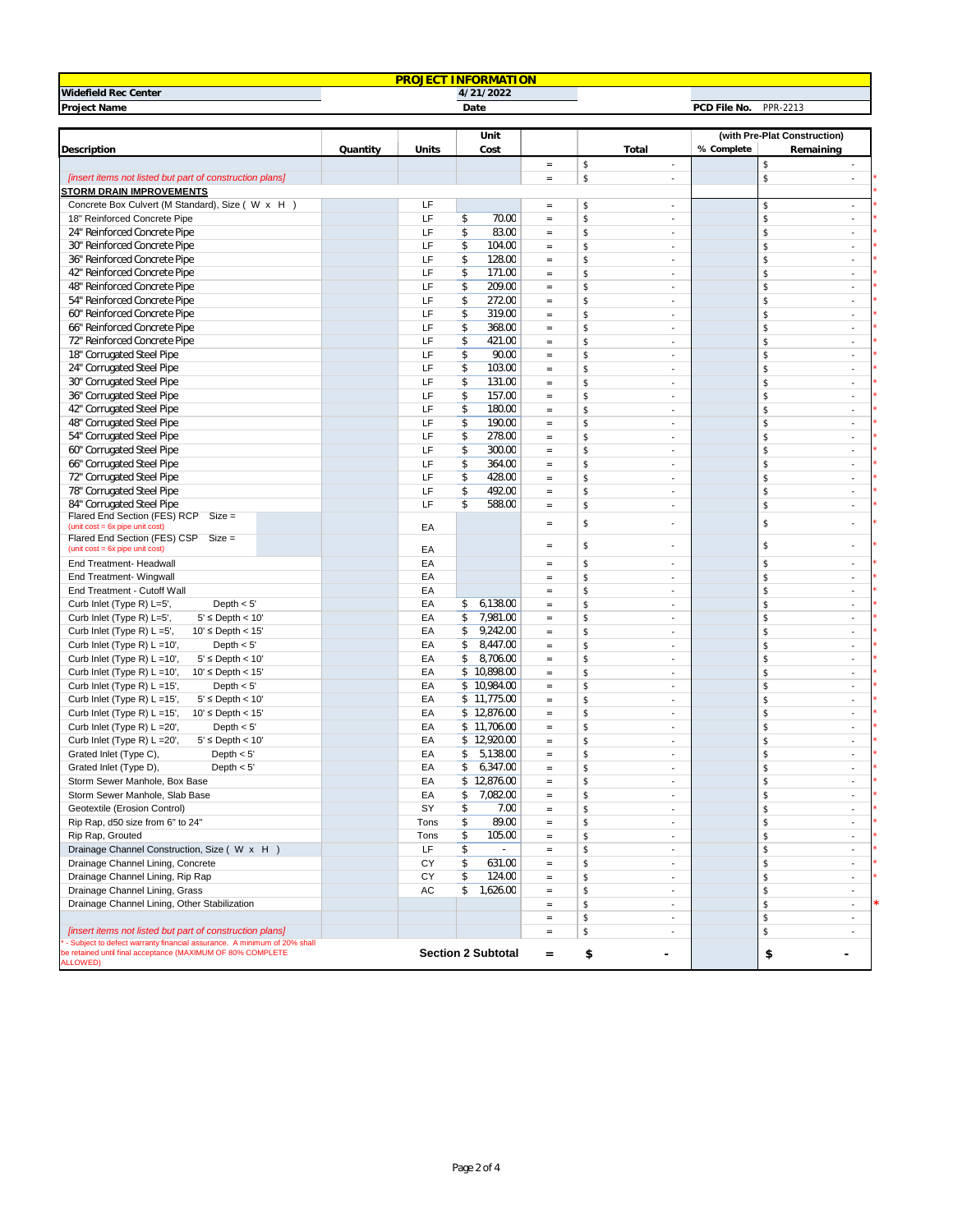|                                                                                                |                                                                   | <b>PROJECT INFORMATION</b> |                         |                           |                                   |                |            |                          |    |                              |
|------------------------------------------------------------------------------------------------|-------------------------------------------------------------------|----------------------------|-------------------------|---------------------------|-----------------------------------|----------------|------------|--------------------------|----|------------------------------|
| Widefield Rec Center                                                                           | 4/21/2022                                                         |                            |                         |                           |                                   |                |            |                          |    |                              |
| Project Name                                                                                   | Date                                                              |                            |                         |                           |                                   |                |            | PCD File No.<br>PPR-2213 |    |                              |
|                                                                                                |                                                                   |                            |                         |                           |                                   |                |            |                          |    |                              |
|                                                                                                |                                                                   |                            |                         | Unit                      |                                   |                |            |                          |    | (with Pre-Plat Construction) |
| Description                                                                                    | Quantity                                                          | Units                      |                         | Cost                      |                                   |                | Total      | % Complete               |    | Remaining                    |
| SECTION 3 - COMMON DEVELOPMENT IMPROVEMENTS (Private or District and NOT Maintained by EPC) ** |                                                                   |                            |                         |                           |                                   |                |            |                          |    |                              |
| <b>ROADWAY IMPROVEMENTS</b>                                                                    |                                                                   |                            |                         |                           |                                   |                |            |                          |    |                              |
|                                                                                                |                                                                   |                            |                         |                           | $\quad \  \, =$                   | \$             | $\sim$     |                          | \$ |                              |
|                                                                                                |                                                                   |                            |                         |                           | $\equiv$                          | \$             | ×          |                          | \$ |                              |
|                                                                                                |                                                                   |                            |                         |                           | $\qquad \qquad =$                 | \$             | $\sim$     |                          | \$ |                              |
|                                                                                                |                                                                   |                            |                         |                           | $=$                               | \$             | $\sim$     |                          | \$ | $\sim$                       |
|                                                                                                |                                                                   |                            |                         |                           | $\equiv$                          | \$             | ×.         |                          | \$ |                              |
|                                                                                                |                                                                   |                            |                         |                           | $=$                               | \$             | $\sim$     |                          | \$ | $\sim$                       |
| <b>STORM DRAIN IMPROVEMENTS</b>                                                                | (Exception: Permanent Pond/BMP shall be itemized under Section 1) |                            |                         |                           |                                   |                |            |                          |    |                              |
| 18" PVC Pipe                                                                                   | 185                                                               | LF                         | \$                      | 65.00                     | $\qquad \qquad =$                 | \$             | 12,025.00  |                          | \$ | 12,025.00                    |
| 24" PVC Pipe                                                                                   | 787                                                               | LF                         | \$                      | 75.00                     | $\qquad \qquad =$                 | \$             | 59,025.00  |                          | \$ | 59,025.00                    |
| 12" PVC Pipe                                                                                   | 785                                                               | LF                         | \$                      | 55.00                     | $=$                               | \$             | 43,175.00  |                          | \$ | 43,175.00                    |
| 6" PVC Pipe                                                                                    | 380                                                               | LF                         | \$                      | 45.00                     | $\equiv$                          | \$             | 17,100.00  |                          | \$ | 17,100.00                    |
| 8" PVC Pipe                                                                                    | 193                                                               | LF                         | \$                      | 50.00                     | $=$                               | \$             | 9,650.00   |                          | \$ | 9,650.00                     |
|                                                                                                |                                                                   |                            |                         |                           | $=$                               | \$             |            |                          | \$ |                              |
| <b>WATER SYSTEM IMPROVEMENTS</b>                                                               |                                                                   |                            |                         |                           |                                   |                |            |                          |    |                              |
| Water Main Pipe (PVC), Size 8"                                                                 | 1.063                                                             | LF                         | \$                      | 71.00                     | $=$                               | \$             | 75,473.00  |                          | \$ | 75,473.00                    |
| Water Main Pipe (Ductile Iron), Size 8"                                                        |                                                                   | LF                         | $\overline{\mathsf{s}}$ | 83.00                     | $\quad =$                         | \$             |            |                          | \$ |                              |
| Gate Valves, 8"                                                                                | 5                                                                 | EA                         | \$                      | 2,058.00                  | $\equiv$                          | \$             | 10,290.00  |                          | \$ | 10,290.00                    |
| Fire Hydrant Assembly, w/ all valves                                                           | $\overline{4}$                                                    | EA                         | $\mathbf{\hat{s}}$      | 7,306.00                  | $\equiv$                          | $$\mathbb{S}$$ | 29,224.00  |                          | \$ | 29,224.00                    |
| Water Service Line Installation, inc. tap and valves                                           | $\mathbf{1}$                                                      | EA                         | \$                      | 1.466.00                  | $\quad =$                         | \$             | 1,466.00   |                          | \$ | 1,466.00                     |
| Fire Cistern Installation, complete                                                            |                                                                   | EA                         |                         |                           | $\equiv$                          | \$             | ×          |                          | \$ | ×.                           |
|                                                                                                |                                                                   |                            |                         |                           | $\qquad \qquad =$                 | \$             | $\sim$     |                          | \$ |                              |
| [insert items not listed but part of construction plans]                                       |                                                                   |                            |                         |                           | $\quad \  \  =$                   | \$             | $\sim$     |                          | \$ | $\sim$                       |
| <b>SANITARY SEWER IMPROVEMENTS</b>                                                             |                                                                   |                            |                         |                           |                                   |                |            |                          |    |                              |
| Sewer Main Pipe (PVC), Size 8"                                                                 | 238                                                               | LF                         | \$                      | 71.00                     | $=$                               | \$             | 16,898.00  |                          | \$ | 16,898.00                    |
| Sanitary Sewer Manhole, Depth < 15 feet                                                        | $\mathbf 0$                                                       | EA                         | \$                      | 4,858.00                  | $\quad \  \  =$                   | \$             |            |                          | \$ |                              |
| Sanitary Service Line Installation, complete                                                   | $\mathbf{1}$                                                      | EA                         | \$                      | 1.553.00                  | $=$                               | \$             | 1,553.00   |                          | \$ | 1,553.00                     |
| Sanitary Sewer Lift Station, complete                                                          |                                                                   | EA                         |                         |                           | $\equiv$                          | \$             |            |                          | \$ |                              |
|                                                                                                |                                                                   |                            |                         |                           | $=$                               | \$             | ÷.         |                          | \$ | $\sim$                       |
| [insert items not listed but part of construction plans]                                       |                                                                   |                            |                         |                           | $\equiv$                          | \$             | $\sim$     |                          | \$ | $\sim$                       |
| <b>LANDSCAPING IMPROVEMENTS</b>                                                                | (For subdivision specific condition of approval, or PUD)          |                            |                         |                           |                                   |                |            |                          |    |                              |
|                                                                                                |                                                                   | EA                         |                         |                           | $\hspace{1.6cm} = \hspace{1.6cm}$ | \$             | ×.         |                          | \$ |                              |
|                                                                                                |                                                                   | EA                         |                         |                           | $\qquad \qquad =$                 | \$             | $\sim$     |                          | \$ |                              |
|                                                                                                |                                                                   | EA                         |                         |                           | $=$                               | \$             | $\sim$     |                          | \$ | ×.                           |
|                                                                                                |                                                                   | EA<br>EA                   |                         |                           | $\qquad \qquad =$                 | $\mathsf{\$}$  |            |                          | \$ |                              |
| ** - Section 3 is not subject to defect warranty requirements                                  |                                                                   |                            |                         |                           | $=$                               | \$             |            |                          | \$ |                              |
|                                                                                                |                                                                   |                            |                         | <b>Section 3 Subtotal</b> | $=$                               | \$             | 275,879.00 |                          | \$ | 275,879.00                   |